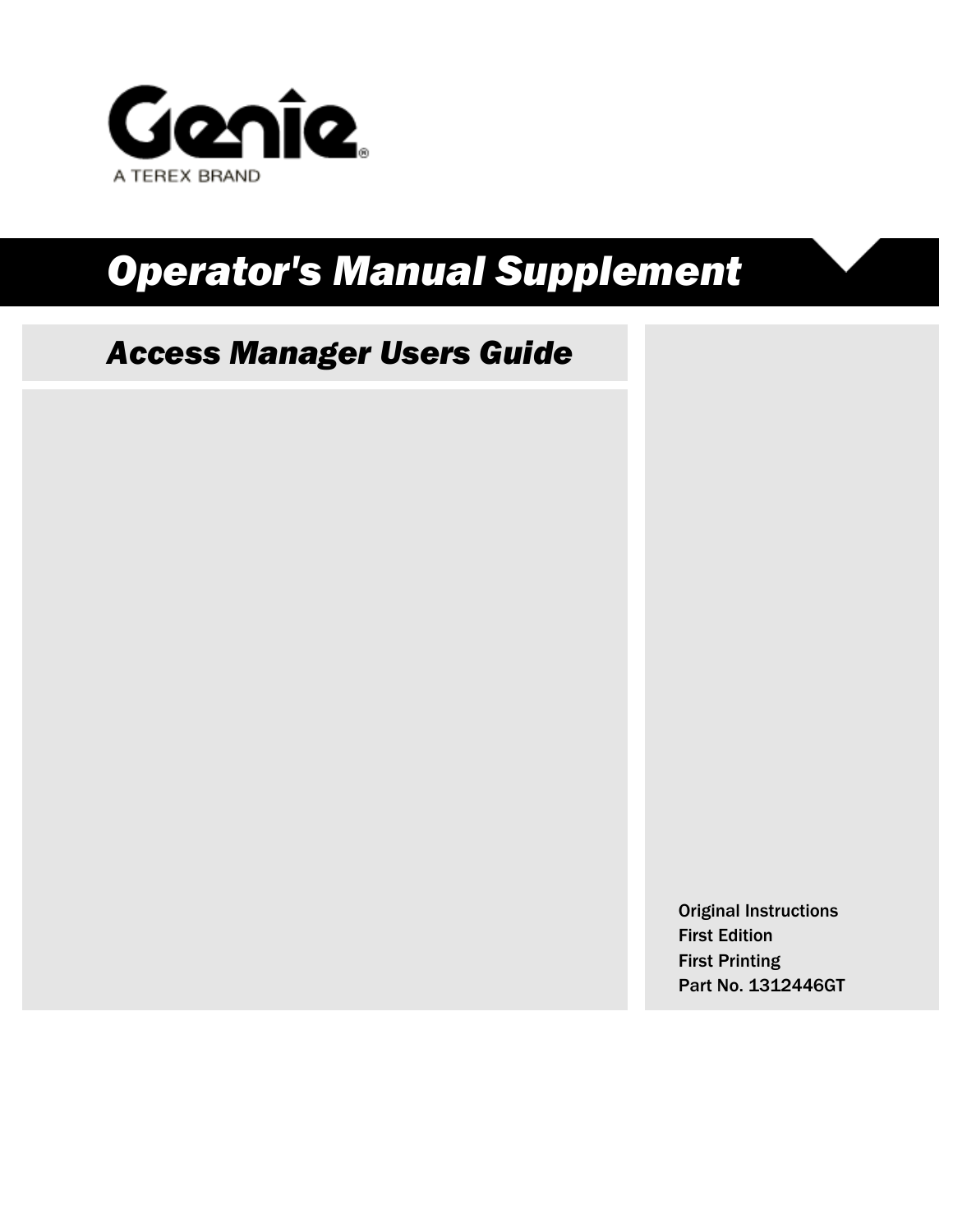# **Introduction**

#### **Important**

Read, understand and obey the safety rules and operating instructions in the Operator's manual that is appropriate for your machine. Only trained and authorized personnel shall be permitted to operate this machine. This manual should be considered a permanent part of your machine and should remain with the machine at all times. If you have any questions, contact us.

## **Contact Us:**

Internet: www.genielift.com

E-mail: awp.techpub@terex.com

#### **Access Manager System**

Access Manager is an equipment mounted keypad that works with Genie® Lift Connect™ to allow only authorized users to power up the equipment.

## **Functional Overview**

A machine with Access Manager installed is enabled for use by all operators until an administrator assigns an operator(s) code to the machine via the Lift Connect portal.

Once an operator(s) code is assigned then the machine is locked out for use until an operator checks in with a valid code.



Copyright © 2021 by Terex Corporation

First Edition, First Printing October 2021

Genie is a registered trademark of Terex South Dakota, Inc. in the U.S.A. and many other countries.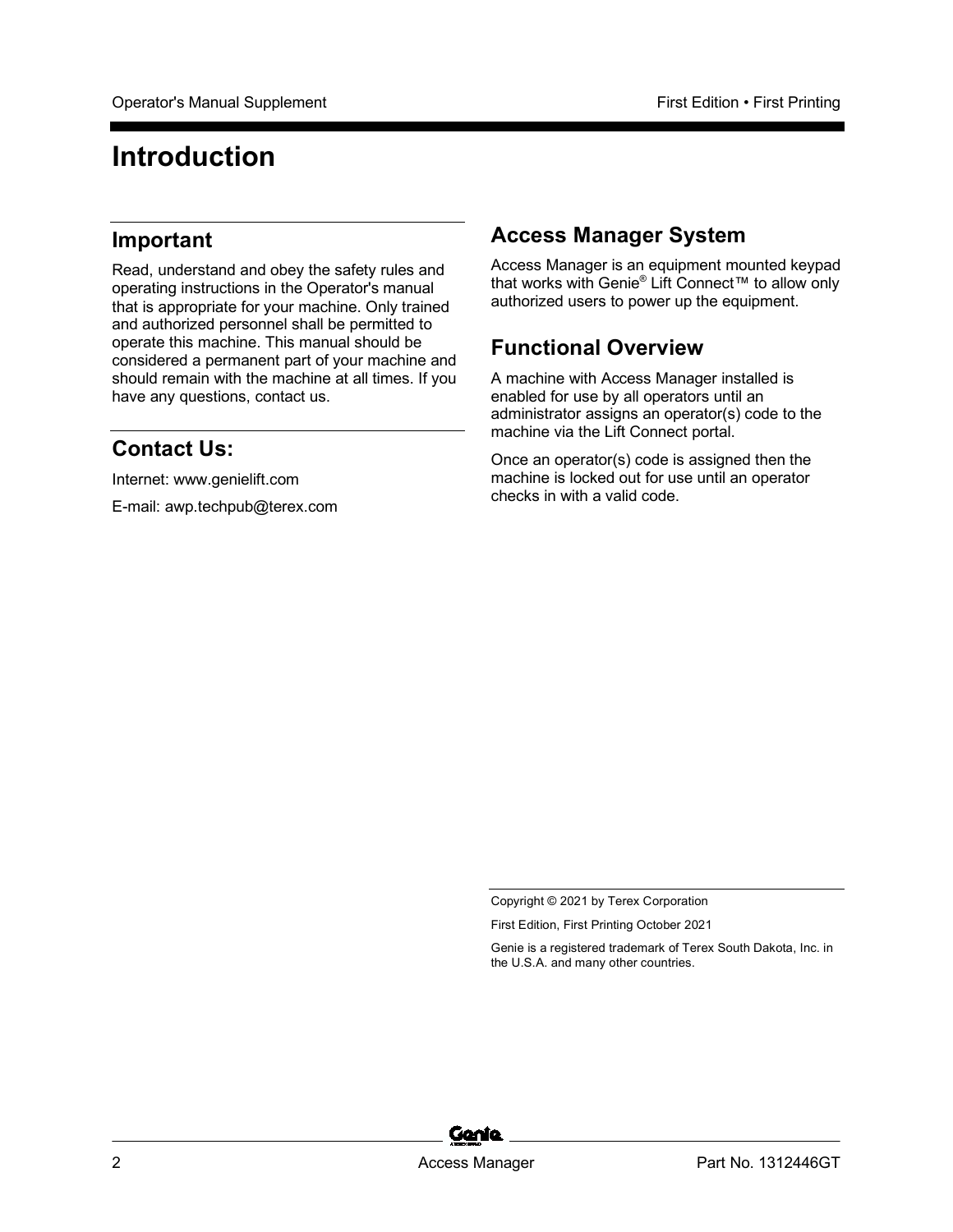# **Operating Instructions**

## **Machine Operator Authorization**

#### **RFID Card Scanning**

An RFID Card is scanned by touching the card to the front face of the keypad.

#### **Key Code Entry**

A code is entered by pressing the corresponding numbered keys and pressing the green check button when done.

**Checked In:** An operator has entered their keypad code or scanned their RFID card resulting in the Green LED turning on. That operator's time on the machine is now being logged.

Note: Operators not authorized to use the machine will receive audible and visual alerts that check in is required. Contact the machine owner or job site forman or supervisor.

**Checked Out:** The checked in operator enters their keypad code or scans their RFID card resulting in the Green LED turning off. That operator's time is no longer being logged on the machine.

Note: Machine operator's must check out when the machine is not in use to prevent unauthorized use of the machine.

## **LED Indicators**

The following LED functions occur when a code is entered, or RFID card scanned:

**Power (Amber):** Indicates power to the keypad.

- On when the keypad is awake, the keypad wakes when the machine is powered up.
- Off when the keypad is sleeping.

**Person Access (Green):** Indicates that an operator is either checked in or checked out.

- On when operator is successfully checked-in and keypad is awake.
- Off when no operator is checked-in.
- Blinking when number is pressed to visually show a key was pressed.
- Blinking when user is being validated.

#### **Maintenance / Error (Red):**

- Blinks once when Red X button is pressed.
- Blinks once on an invalid user.
- Blinks 2 times if it cannot communicate with the M7.
- Blinks 3 times when user hits the 17th digit as you cannot have a code that long.

#### **OTA Software Update:**

• All 3 LEDs blink.



- 1 Power, amber
- 2 Person access, green
- 3 Maintenance, red